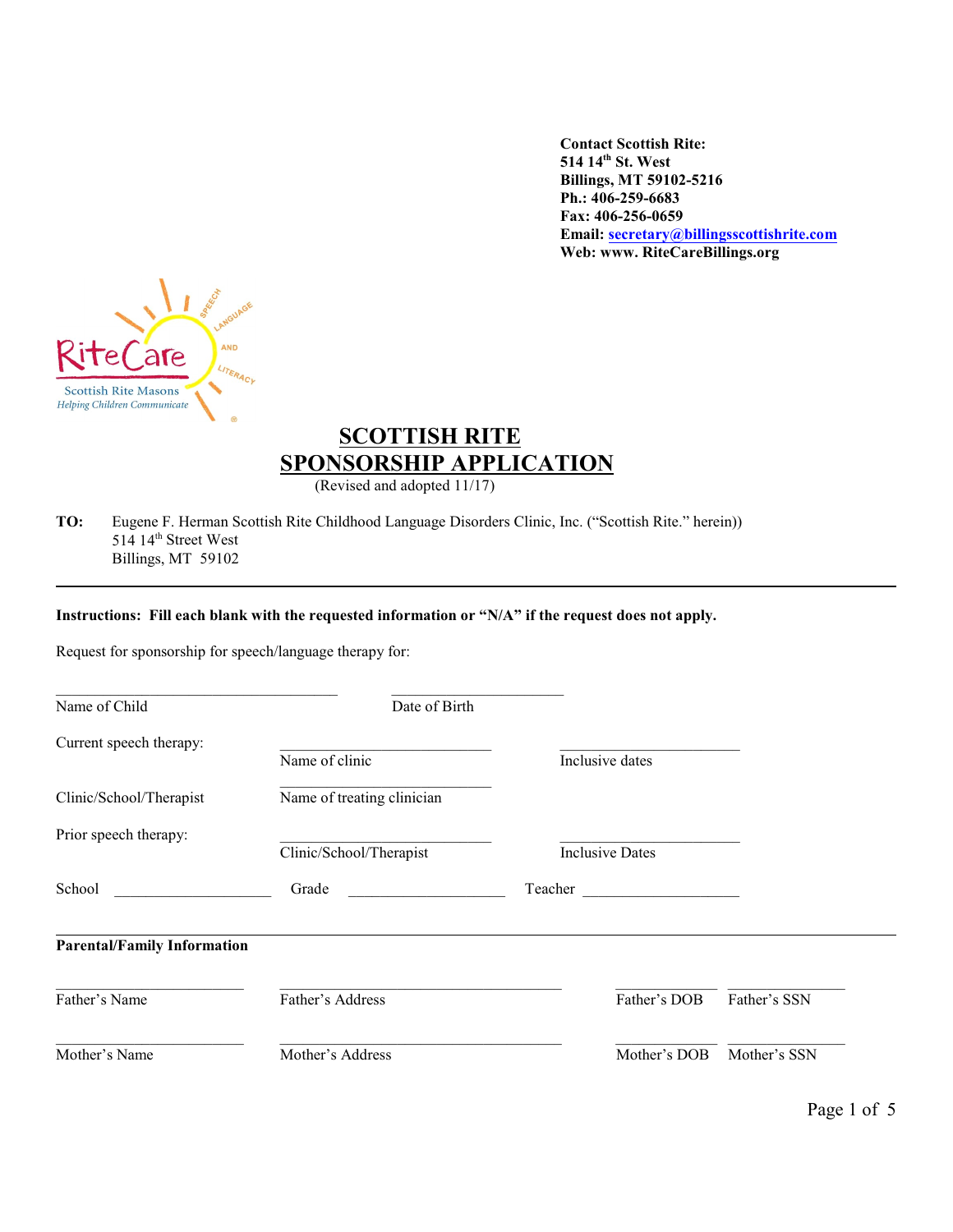|                                                               | Date appointed                                                 |                                          | Court of appointment |          |  |
|---------------------------------------------------------------|----------------------------------------------------------------|------------------------------------------|----------------------|----------|--|
|                                                               |                                                                |                                          |                      |          |  |
| Number of dependants in household:                            |                                                                |                                          |                      |          |  |
| Contact information:                                          |                                                                |                                          |                      |          |  |
| Father's name                                                 | Address                                                        | Phone                                    | Cell                 | email    |  |
| Mother's name                                                 | Address                                                        | Phone                                    | Cell                 | email    |  |
| Guardian's name                                               | Address                                                        | Phone                                    | Cell                 | email    |  |
| Name of clinic                                                | Name of clinician                                              | Phone                                    | email address        |          |  |
|                                                               | Other children receiving speech and language therapy:          |                                          |                      |          |  |
| Name of child                                                 | Date of birth                                                  | Name of child                            | Date of birth        |          |  |
|                                                               |                                                                |                                          |                      |          |  |
| <b>Application Information:</b>                               |                                                                |                                          |                      |          |  |
|                                                               |                                                                |                                          |                      |          |  |
| (Name of parent who will represent<br>the child for therapy.) |                                                                | Single [ ] Married [ ]<br>Name of spouse |                      |          |  |
| <b>Financial Information</b>                                  | Annual income reported on last two Federal Income Tax returns: |                                          |                      |          |  |
| Father:                                                       | $\mathbb{S}$                                                   |                                          | $\mathbb{S}$         |          |  |
|                                                               | Amount                                                         | Tax Year                                 | Amount               | Tax Year |  |
| Mother:                                                       | $\mathbb{S}$                                                   |                                          | $\mathbb{S}$         |          |  |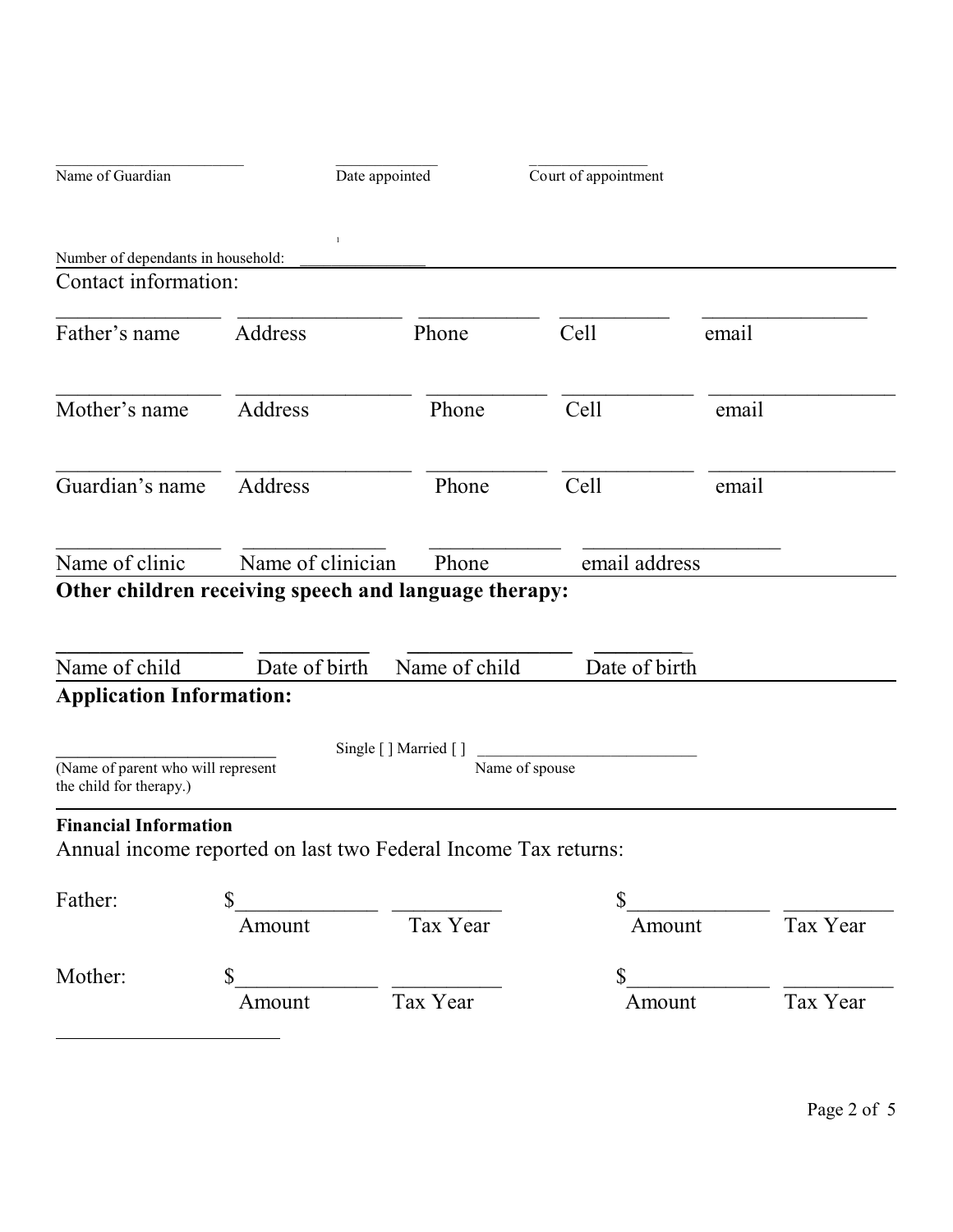|  |  |  | ASSETS of Applicant[s] or jointly owned by parents: |
|--|--|--|-----------------------------------------------------|
|--|--|--|-----------------------------------------------------|

| (Fair market value less mortgages)    |  |
|---------------------------------------|--|
|                                       |  |
|                                       |  |
|                                       |  |
|                                       |  |
| (Motor vehicles, stocks, bonds, etc.) |  |

### LIABILITIES:

|                      | Approximate normal monthly household expenses including rent/house            |  |
|----------------------|-------------------------------------------------------------------------------|--|
|                      | payments, food, transportation, utilities, insurance, medical expenses, etc.: |  |
|                      |                                                                               |  |
| Bank debt: \$        |                                                                               |  |
| Credit card debt: \$ |                                                                               |  |
|                      |                                                                               |  |
|                      |                                                                               |  |

### **Insurance\*:**

 $\overline{a}$ 

Medical insurance providing coverage for the child for which this application is made:

| Insurance company                         |            | Policy number | Policy period |
|-------------------------------------------|------------|---------------|---------------|
| Speech and Language coverage Yes [] No [] |            |               |               |
| Medicaid coverage                         | $\Box$ Yes | $\Box$ No     |               |

\*Identify all policies that may cover your child even though you may not be sure of the coverage. Attach additional page if needed.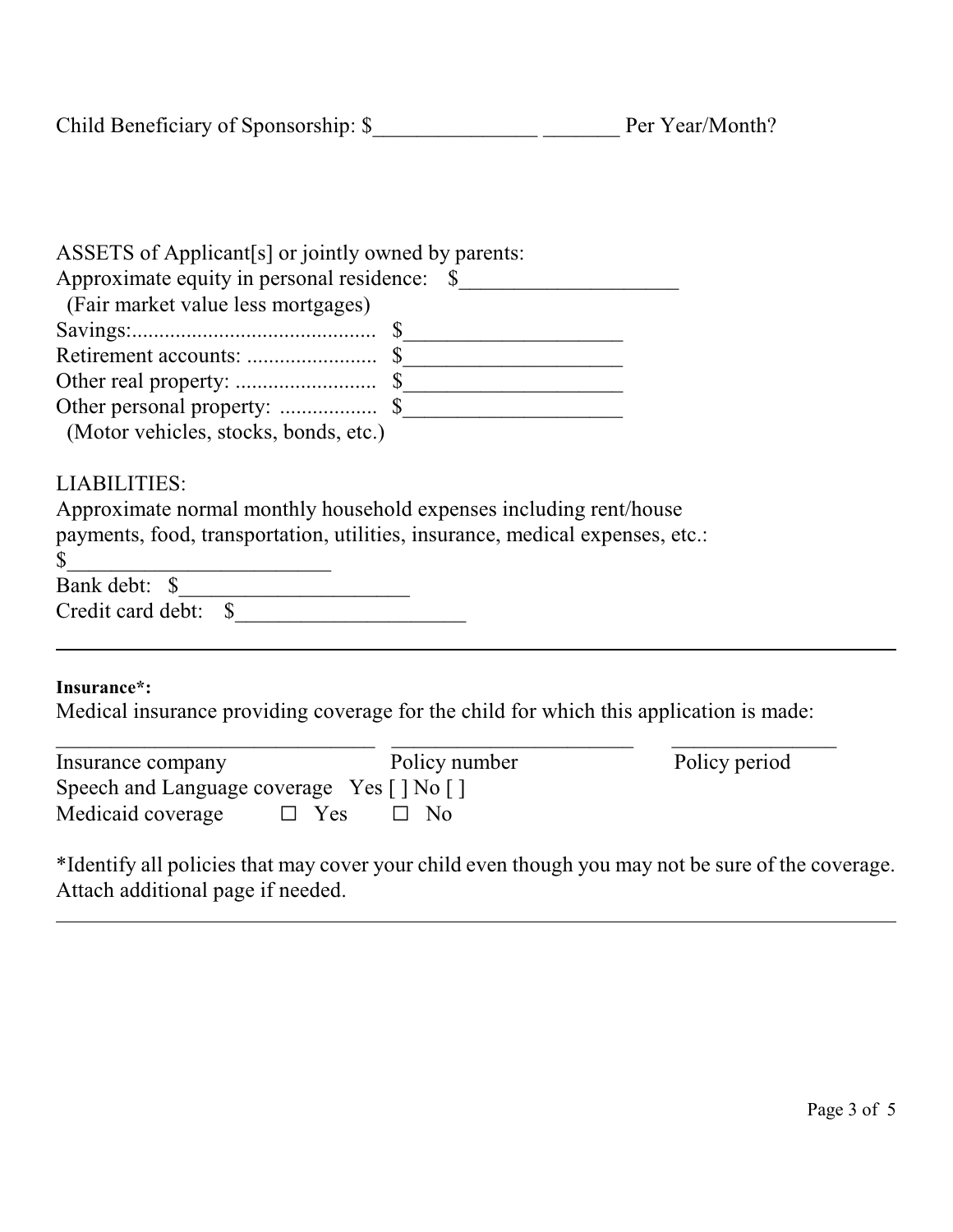#### **Applicant's Statement**

Briefly state the speech and language problems of the child for which this application is made, your expectations for treatment, and the reasons for qualifying for a Scottish Rite Sponsorship: (Attach additional page if needed.)

### **Scottish Rite's Commitment**

Scottish Rite grants sponsorships in a specific amount for each session for speech therapy on Treatment Plans for periods not exceeding six months These may be renewed for an additional period of time in six month increments. Each sponsorship begins with this written application providing current information. The next step is a clinical assessment of the child by a licensed speech therapist to determine clinical needs and create a therapeutic plan. When the completed Application for Sponsorship and Treatment Plan are delivered to Scottish Rite, a parent/guardian interview will be scheduled. After the interview, the Board of Directors of Scottish Rite will then act on the application and determine what, if any, plan of sponsorship it will approve. The Scottish Rite Board of Directors reserves the right to exercise sole and exclusive judgment on granting or denying any application for a speech and language sponsorship and the terms thereof. The approval will be contingent on receipt of correct information, compliance with the program's policies and procedures, payment of the agreed contributions by the applicant, and cooperation with the scheduling and needs of the treating speech therapist. The duty and responsibility of Scottish Rite is limited to funding a Treatment Plan for the services of a licensed speech therapist and is subject to the funds available to it. No responsibility is assumed for clinical services rendered.